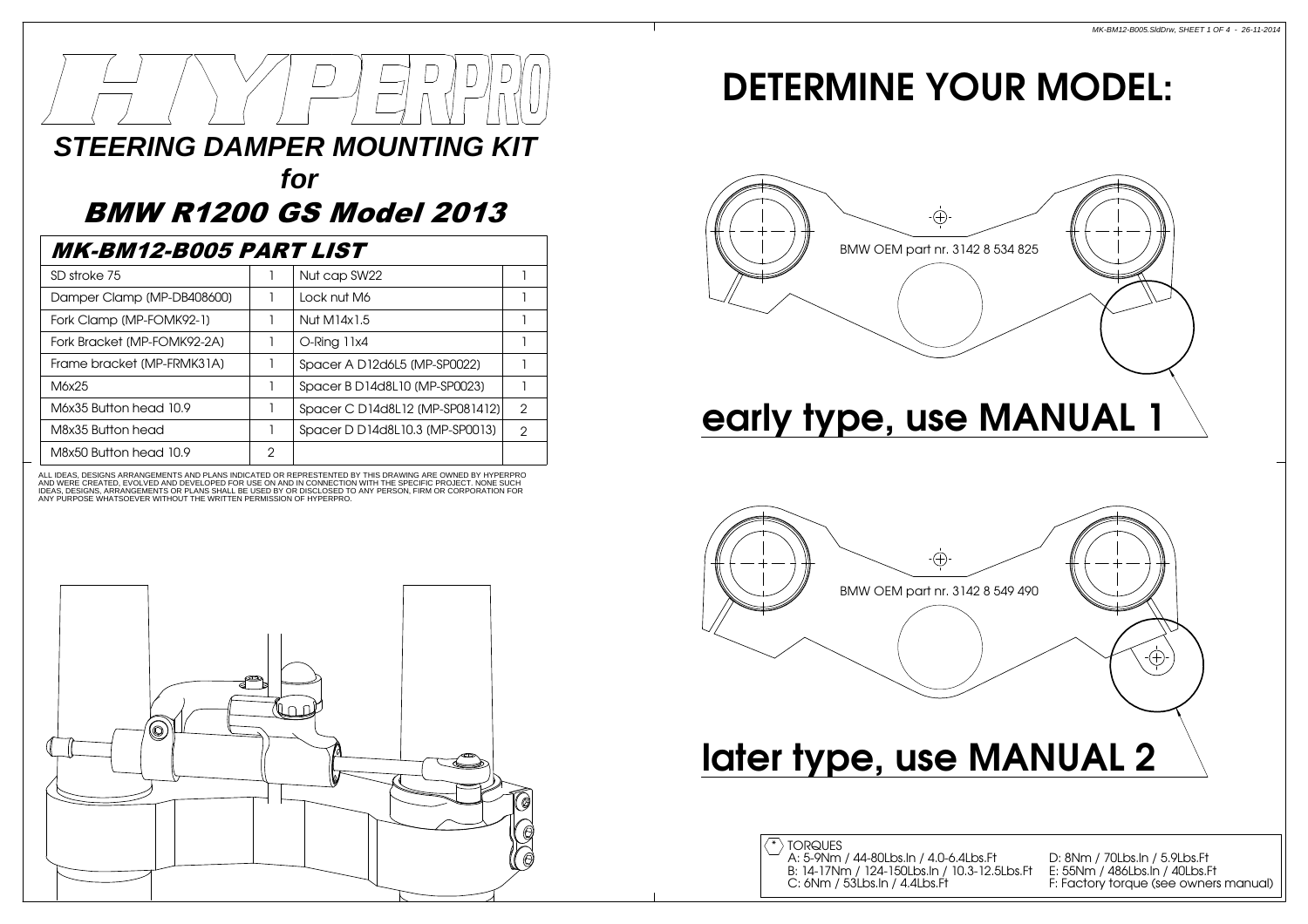

## BMW R1200 GS Model 2013

#### MK-BM12-B005 INSTALLATION INSTRUCTIONS

#### In general:

HYPERPRO can not be held responsible in any way for any form of physical, material, financial or other damage arising from use, assembly or overhaul of HYPERPRO products.HYPERPRO reserves the right to make changes without prior notice.

This product is ONLY TO BE INSTALLED BY A PROFESSIONAL MECHANIC.

- This product is only to be used for the motorcycle brand, model and year stated specifically on top of the pages of this manual.
- DO NOT attempt to install this product on motorcycles from any different brand, model and/or year thanstated on the pages of this manual.
- DO NOT use this kit for cars, boats, jet skis, snowmobiles, ATV's, aircraft, hovercrafts or any othervehicle and/or purpose.
- HYPERPRO steering dampers are FOR RACE USE ONLY, NOT FOR HIGHWAY USE!

#### Before installation:

- Please read the entire manual carefully before starting the installation!
- Check if you have all the tools required. Good tools are a must.
- Protect your bike at the most important places in and around the work area (e.g. tank, fairing, frame, etc.),with a blanket, towel or similar.

#### During installation:

- Check all operations and parts carefully before, during and after performing each step.
- Clean all surfaces that are required for fitting parts together or for applying self adhesives or loctite,thoroughly with contactcleaner or another degreaser, unless otherwise stated.
- Be carefull not to damage or scratch any part of your bike.
- ALWAYS work relaxed and concentrated!! It is very easy to damage something or make a mistake.

#### After installation:

- Check and make sure that there is no contact between any part of the steering damper kit and any part of the motorcycle. The kit should not hit anything. Steering movement should not be limited by the steering damper. If the steering movement is limited, adjust the position of the tube in the clampuntill steering movent is normal again. Do not forget to tighten the clamp bolt again!
- ALWAYS check the steering movement and feeling before each ride !
- FIRST RIDES: Start with the damper turned fully open (turn adjuster knob fully counter clockwise). Start adjusting in between rides with steps of MAX. 2 CLICKS (0.25 TURN) EACH TIME, untill thedamper is working satisfactory for your riding style.
- NEVER USE MAXIMUM SETTING, ALWAYS OPEN AT LEAST 2 CLICKS (0.25 TURN).
- WARNING ! DAMPER HAS AN ACTIVE / SPEEDSENSITIVE DAMPING SYSTEM;
- Steering with NORMAL MOVEMENT should be FREE !!
- Steering with FAST MOVEMENT should be CONTROLLED BY DAMPER !!
- HYPERPRO uses a special seal to reduce friction. The seal uses an oil film to work properly.It is normal that some oil can appear on the pistonrod.
- Damper works with oil: DAMPING CAN BE HARDER AT LOWER TEMPERATURES!

### Step 1: put the bike on the center stand

- Put the bike on its center stand on a level and hard, stabile surface.

#### Step 2: lift the front of the bike

- Place a jack under the engine or prepare to lift the front with by crane.
- Carefully lift the front so the front wheel barely touches the ground.

#### Step 3: install frame bracket & damper clamp

Install the frame bracket and damper clamp using:

- $-$  Nut M14x1.5 (1)
- Frame bracket (2)<br>- Bolt M6x25 (3)
- 
- $-$  O-ring  $(5)$ - Spacer A (6)
- Bolt M6x25 (3) Dock nut M6 (7)
	-
- 
- Damper Clamp (4) Nut cap SW22 (16)

Remove the black cap from the front of telelever, exposing the nut. Loosen and remove the original nut. Place the frame bracket (2) over the thread and in the riding direction. Apply strong Loctite onthe supplied M14 nut (1) and tighten the nut to factory torque (see workshop manual). Fit Nut cap (16)

Put the assembly together as shown on page 1: Use the M6x25 bolt (3), O-ring (4), Spacer A (5) and the lock nut (7) to mount the damper clamp (4) to the frame bracket (7). Tighten the lock nut toa torque of approx. 5-9Nm/44-80Lbs.In/4.0-6.4Lbs.Ft.

#### Step 4: install the fork bracket & fork clamp

Install the fork bracket using:

- MANUAL 1: Spacer C (8) or MANUAL 2: Spacer D (17),
- Fork Bracket (9)
- 2x Bolt M8x50 Button head (10)
- Bolt M6x35 Button head (11)
- Fork clamp (12)

Remove the black cap from the top of the left fork leg, exposing the top nut. Loosen the left fork leg from the top triple clamp. Lower the inner chrome tube and place the fork clamp (12) around the fork leg. Re-install the fork leg to the top triple clamp and tighten the nut to factory torque setting (see workshop manual). Re-install the black cap.

Loosen and remove the 2 clamp bolts from the Left side of the lower triple clamp. Install spacers C (8) or D (17), fork bracket (9) and bolts M8x50 (10). Slide and rotate the fork clamp (12) into place and fit the M6x35 bolt (11). Tighten the M8 bolts (10) to factory torque (see workshop manual), then tighten the M6 bolt to a torque of approx.  $5-9$ Nm/ $44-80$ Lbs. $ln/4.0-6.4$ Lbs.Ft.

#### Step 5: install the steering damper

Install the steering damper using:

- Spacer B (13)
- Steering damper, stroke 75 (14)
- Bolt M8x35 button head (15)

Shove the damper (14), with the end knob first, through the clamp (4) untill the ball-joint can be fitted to the fork bracket (12). Use spacer B (13) and bolt M8x35 (15) to mount the ball-joint to thefork bracket and tighten to a torque of approx. 14-17Nm/124-150Lbs.In/10.3-12.5Lbs.Ft. Position the damper tube untill the distance "X" stated on page 1 is reached, then tighten the M6 clamp bolt (4A) to a torque of approx. 6Nm/53Lbs.In/4.4Lbs.Ft.

#### Step 6: cut the plastic radiator cover

 - Cut / trim the black plastic lower radiator covers as shown to create enough clearance.- Check if the bike can make it's full steering angle from left to right without any problems.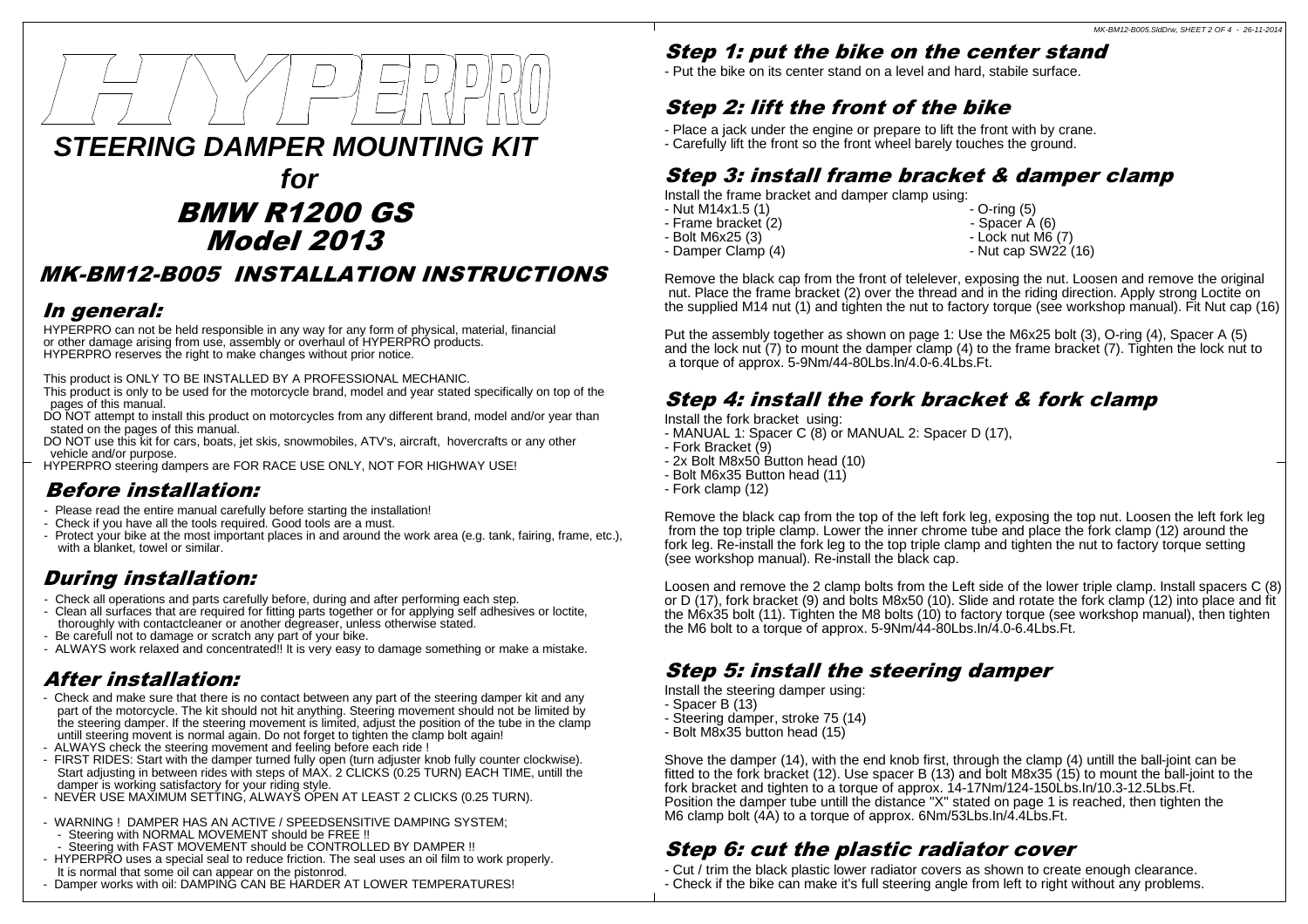